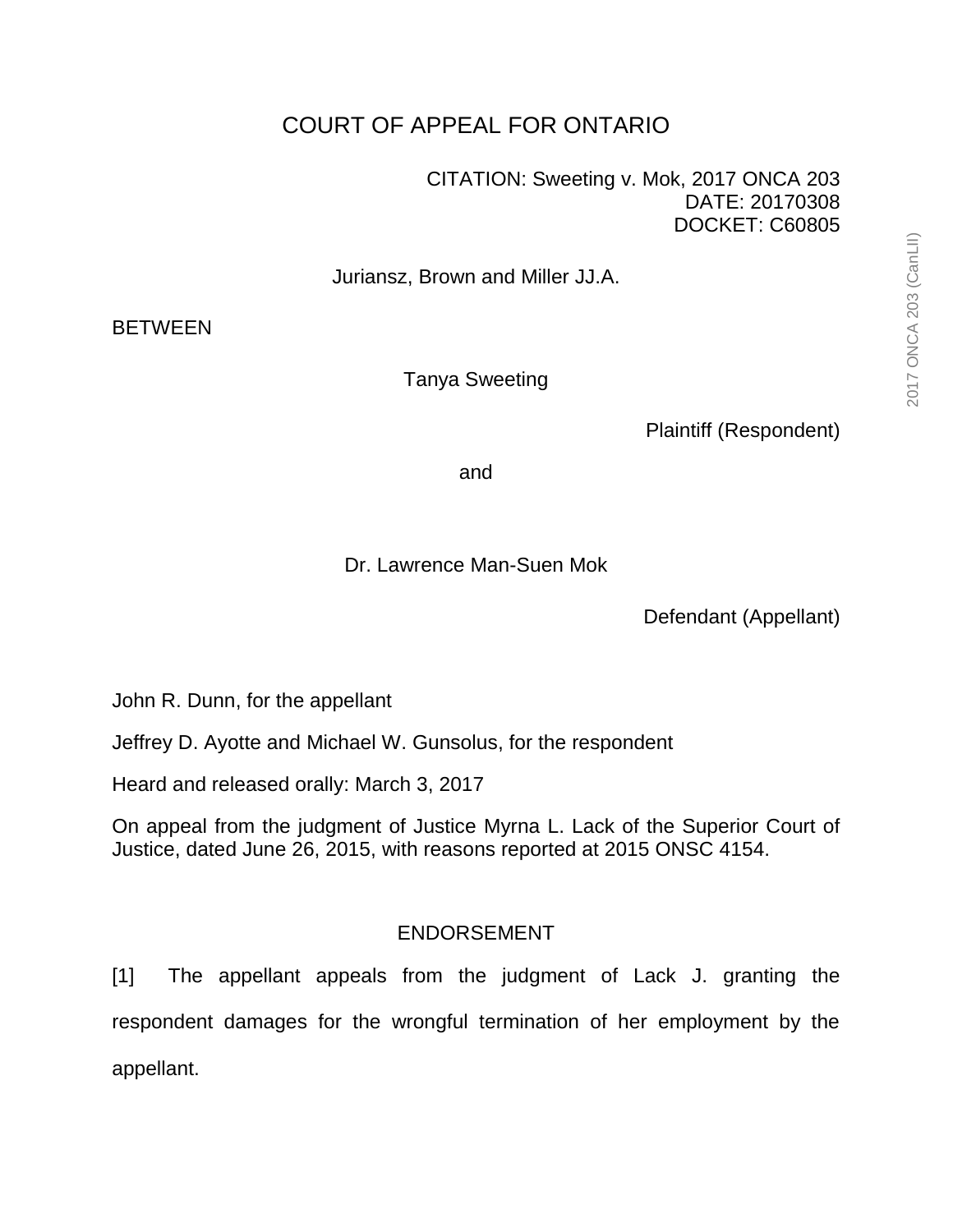[2] The respondent had been employed as a nurse in the appellant's medical office for some 22 years. In her action, she claimed that the appellant terminated her employment at a meeting that took place on June 20, 2012. The appellant and respondent offered different versions of what was said and what happened at the meeting. The appellant's wife also testified about the meeting. The trial judge made findings of credibility and fact and accepted the respondent's description of what took place at the meeting. The appellant submitted the trial judge's findings of credibility and resulting findings of fact were unreasonable and made without considering the context of the respondent's resistance to converting the office records to electronic format.

[3] We disagree. The trial judge's credibility findings were clearly explained and the record supported all her findings of fact. The appellant's submissions were simply an attempt to reargue the case, urging us to take a different view of the evidence than did the trial judge. The character of his submissions was that of a closing address at trial.

[4] Based on the findings made, the trial judge concluded that the words the appellant uttered would objectively be understood as a termination by a 22-year employee in a close professional work environment. While the trial judge accepted the appellant's evidence that he did not intend to terminate the respondent's employment, she also concluded he did not expect that she would return to work, he did not try to rectify any misunderstanding, he never contacted